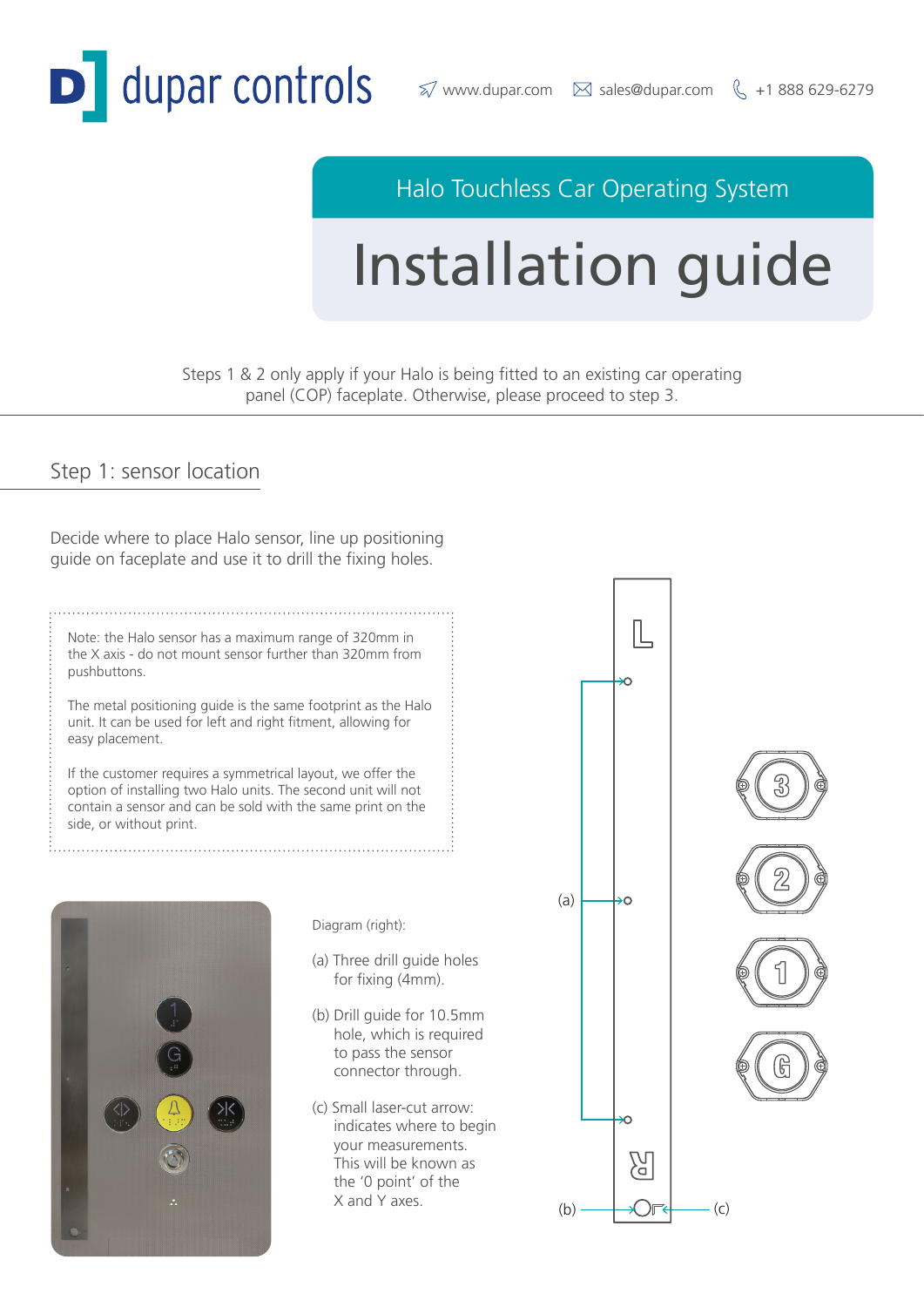## Step 2: measurements

Take button measurements & send to supplier for programming (see programming guide).

Use the laser cut arrow on the positioning guide as the 0 point of the X and Y axes. Measure from both axes to the centre of your buttons, as shown in the diagram. Using the table below as a guide, take measurements for all buttons and submit for programming (please download programming form).

| Legend | X position        | <b>Y</b> position | <b>Button width</b> | <b>Button height</b> |
|--------|-------------------|-------------------|---------------------|----------------------|
|        | 110 <sub>mm</sub> | 245mm             | 35mm                | 35mm                 |
| G      | 110 <sub>mm</sub> | 195mm             | 35mm                | 35mm                 |
| Close  | 160 <sub>mm</sub> | 130mm             | 35mm                | 35mm                 |
| Alarm  | 110 <sub>mm</sub> | 130mm             | 35mm                | 35mm                 |
| Open   | 50 <sub>mm</sub>  | 130mm             | 35 <sub>mm</sub>    | 35mm                 |



You will not be able to proceed with the following steps until steps 1 & 2 have been completed and you have received your programmed Halo sensor.

. . . . . . . . . .

## Step 3: Halo attachment

Attach Halo sensor to the faceplate, with connector passing through the 10.5mm hole.